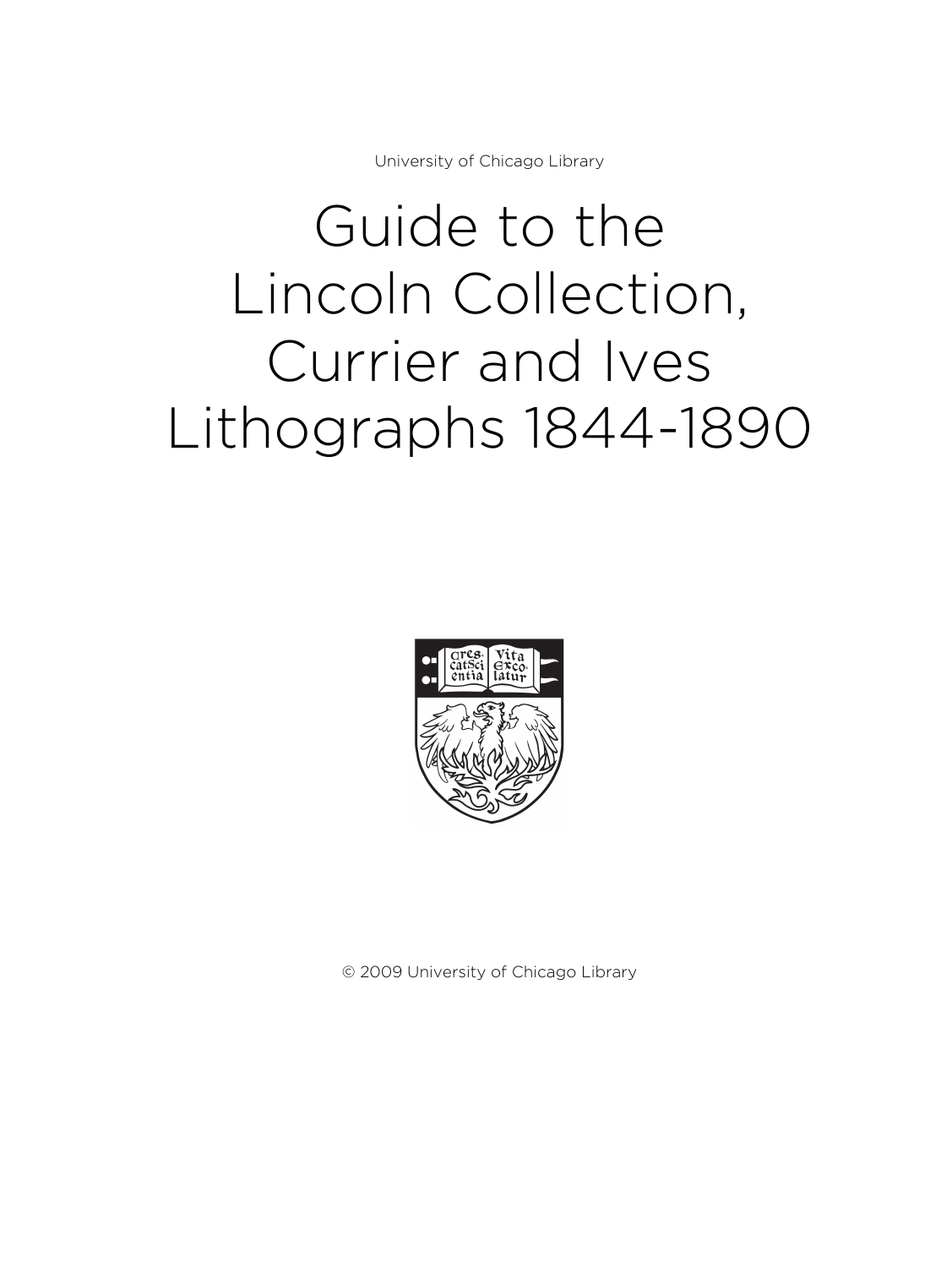# **Table of Contents**

| 8  |
|----|
| 11 |
| 13 |
| 15 |
|    |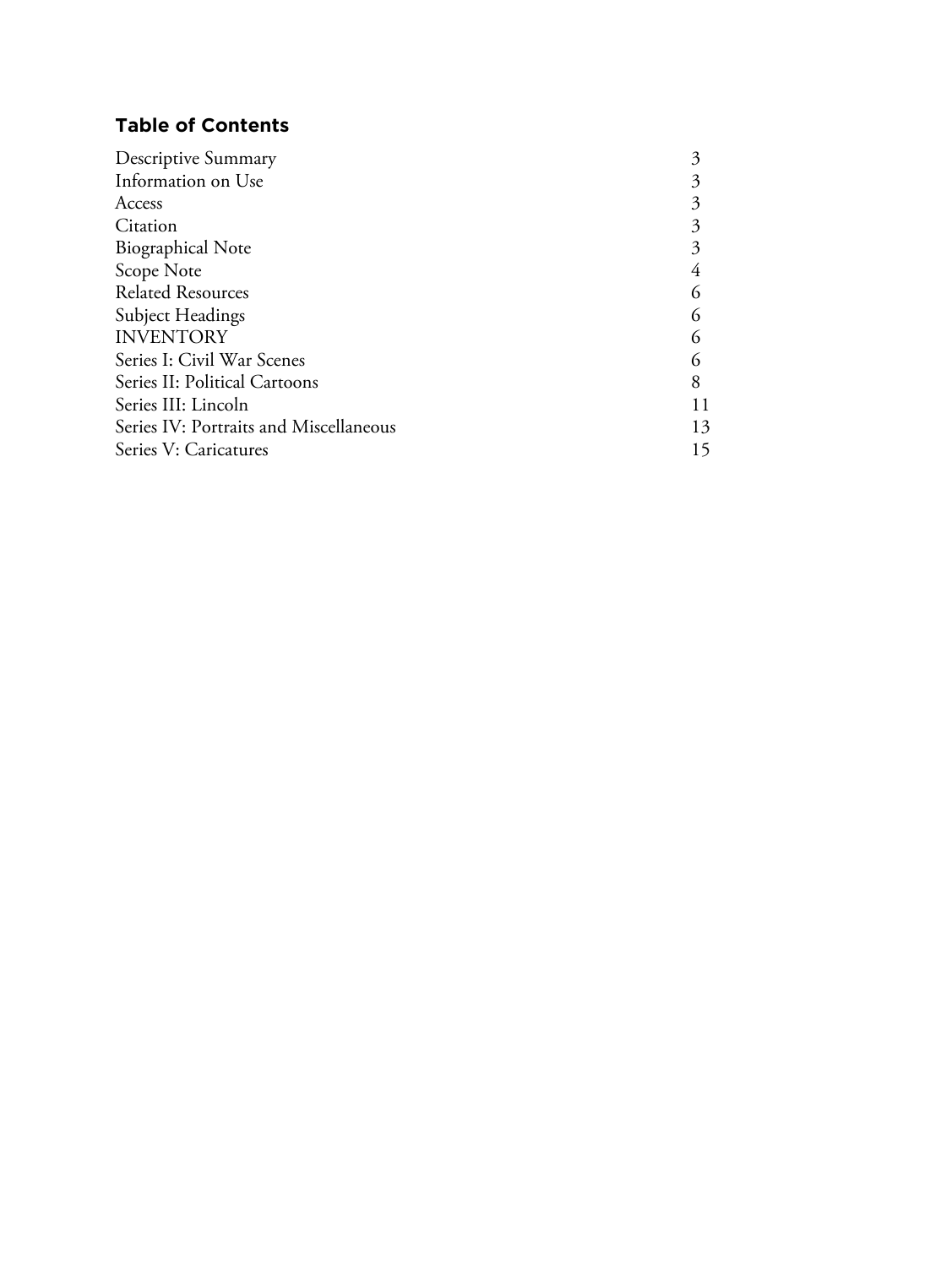# **Descriptive Summary**

| <b>Identifier</b> | <b>ICU.SPCL.LINCOLNCURRIERIVES</b>                                                                                                                                                                                                                                                                                                                                                                     |
|-------------------|--------------------------------------------------------------------------------------------------------------------------------------------------------------------------------------------------------------------------------------------------------------------------------------------------------------------------------------------------------------------------------------------------------|
| <b>Title</b>      | Lincoln Collection. Currier & Ives Lithographs                                                                                                                                                                                                                                                                                                                                                         |
| Date              | 1844-1890                                                                                                                                                                                                                                                                                                                                                                                              |
| <b>Size</b>       | 11 linear feet (5 boxes)                                                                                                                                                                                                                                                                                                                                                                               |
| <b>Repository</b> | Special Collections Research Center<br>University of Chicago Library<br>1100 East 57th Street<br>Chicago, Illinois 60637 U.S.A.                                                                                                                                                                                                                                                                        |
| <b>Abstract</b>   | This collection of lithographs from the Currier & Ives Printmaking<br>Company forms a portion of the William E. Barton Collection of<br>Lincolniana. Images located here are related to Abraham Lincoln, the Civil<br>War and issues in politics pertaining to this time and the antebellum north<br>in the second half of the nineteenth century through caricatures of migrant<br>African Americans. |

# **Information on Use**

# **Access**

This collection is open for research.

# **Citation**

When quoting material from this collection, the preferred citation is: Lincoln Collection. Currier & Ives Lithographs, [Box #, Folder #], Special Collections Research Center, University of Chicago Library

# **Biographical Note**

Rev. William Eleazar Barton (1861-1930) The Rev. William Eleazar Barton (1861-1930) was one of the early twentieth century's most prominent writers and lecturers on the life of Abraham Lincoln. Born in Sublette, Illinois, in the same year Lincoln assumed the presidency, Barton grew up in an environment heavily influenced by reverence for Lincoln. After pursuing undergraduate studies at Berea College in Kentucky, Barton earned his divinity degree from the Oberlin Theological Seminary in 1890. He served parishes in Tennessee, Ohio, and Massachusetts before becoming the pastor of the First Congregational Church of Oak Park, Illinois, a position he held until his retirement in 1924. Four years later, Barton accepted an appointment as lecturer at Vanderbilt University, Nashville, Tennessee, where he also organized and served as pastor of the Collegeside Congregational Church.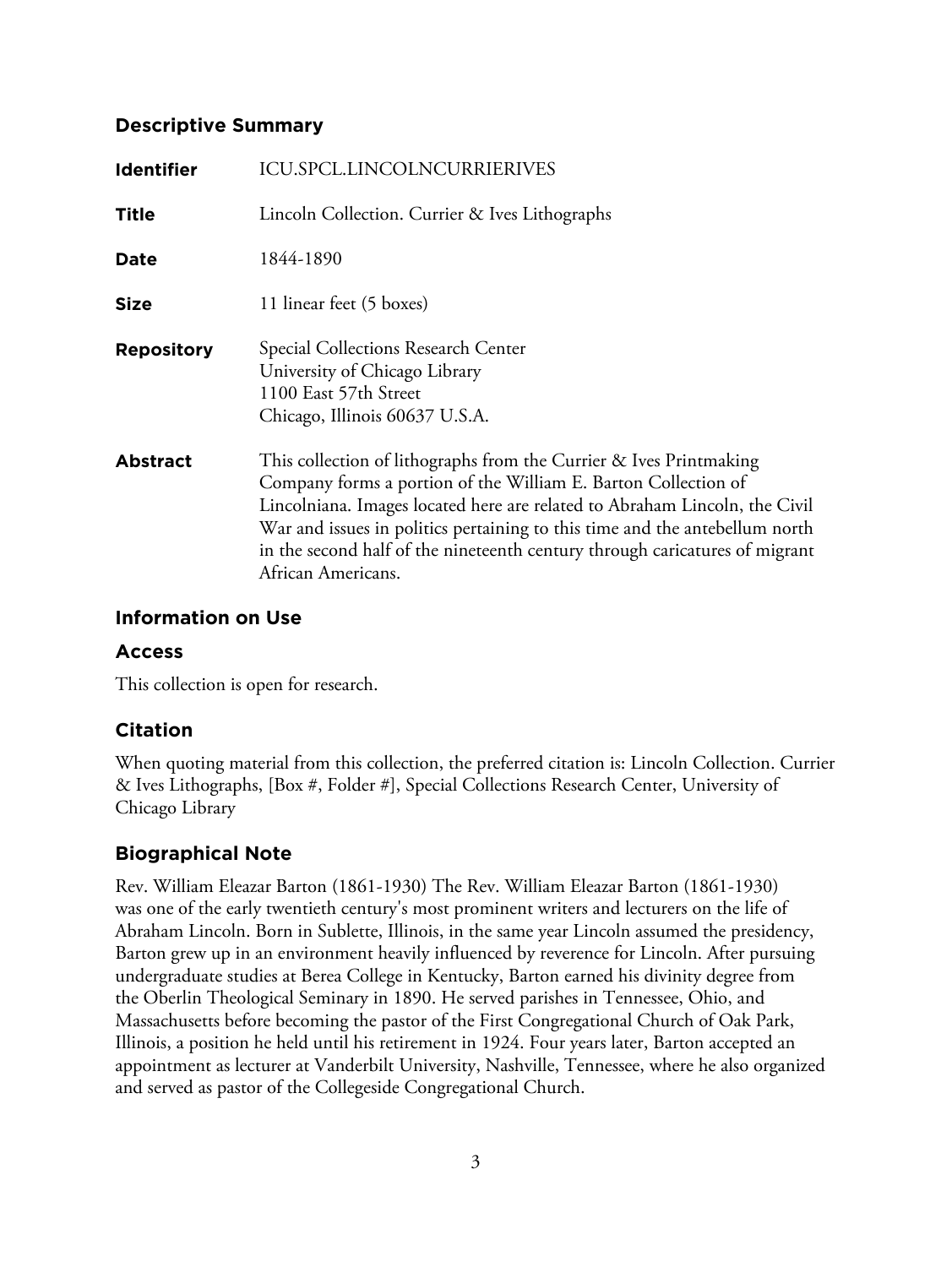Barton's work as a writer produced a number of denominational manuals for church organization and a series of books presenting the wisdom and parables of a character he named Safed the Sage. For the last ten years of his life, however, Barton was best known to the public as a prolific author and lecturer on Abraham Lincoln. His publications about Lincoln included The Soul of Abraham Lincoln (1920), The Paternity of Abraham Lincoln (1920), The Life of Abraham Lincoln (1925), The Great and Good Man (1927), The Women Lincoln Loved (1927), and The Lincoln of the Biographers (1930).

In the course of compiling material for his writings and talks, Barton visited Lincoln sites in Kentucky, Indiana, and Illinois; interviewed surviving Lincoln relatives and acquaintances; and traveled as far as California and England to collect information and conduct genealogical research on the ancestry of the Lincoln family. While acquiring a large collection of books, periodicals, pamphlets, manuscripts, and ephemera related to Lincoln and the Civil War era, Barton also purchased privately or at auction historical materials amassed by other Lincoln collectors such as John E. Burton and Osborn H. Oldroyd.

In 1932, at the urging of Professor William E. Dodd and other faculty members in the Department of History, Barton's collection of books and manuscripts on Abraham Lincoln and the Civil War era was acquired by the University of Chicago Library. Among the 3,500 books in Barton's collection were most of the significant works on Lincoln published since his presidency, many of them copies signed by the authors; first editions of the printings of a number of Lincoln's pre-presidential speeches; seventy-five volumes from law library of Lincoln and his partner William Herndon; a dozen titles from the collection of Lincoln's secretary John Hay; Herndon's own copy of his celebrated lecture describing Lincoln's relationship with Ann Rutledge; and a broadside copy of the Emancipation Proclamation bearing the signatures of Lincoln, William Seward, and John G. Nicolay.

The manuscript portion of Barton's collection included an array of autograph Lincolniana: briefs, pardons, and commissions in Lincoln's hand; original letters of Mary Todd Lincoln; one of the few extant letters written by Lincoln to his wife; a letter written by eight-year-old Willie Lincoln while accompanying his father on a trip to Chicago; letters written by members of the Lincoln cabinet and other notable political and military figures of the time; Lincoln portraits, photographs, and paintings; and a large amount of ephemeral material related to Lincoln, his parentage, Lincoln homes and sites, and the Civil War.

# **Scope Note**

This collection of lithographs from the Currier & Ives Printmaking Company forms a portion of the William E. Barton Collection of Lincolniana. Images located here are related to Abraham Lincoln, the Civil War and issues in politics pertaining to this time and the antebellum north in the second half of the nineteenth century through caricatures of migrant African Americans.

This collection is organized into five series. Series I, Civil war Scenes, contains chromolithograph images of battle scenes. Several images picture clouds of smoke in colored in rosy hues, indicative of the romanticism Currier & Ives were known for.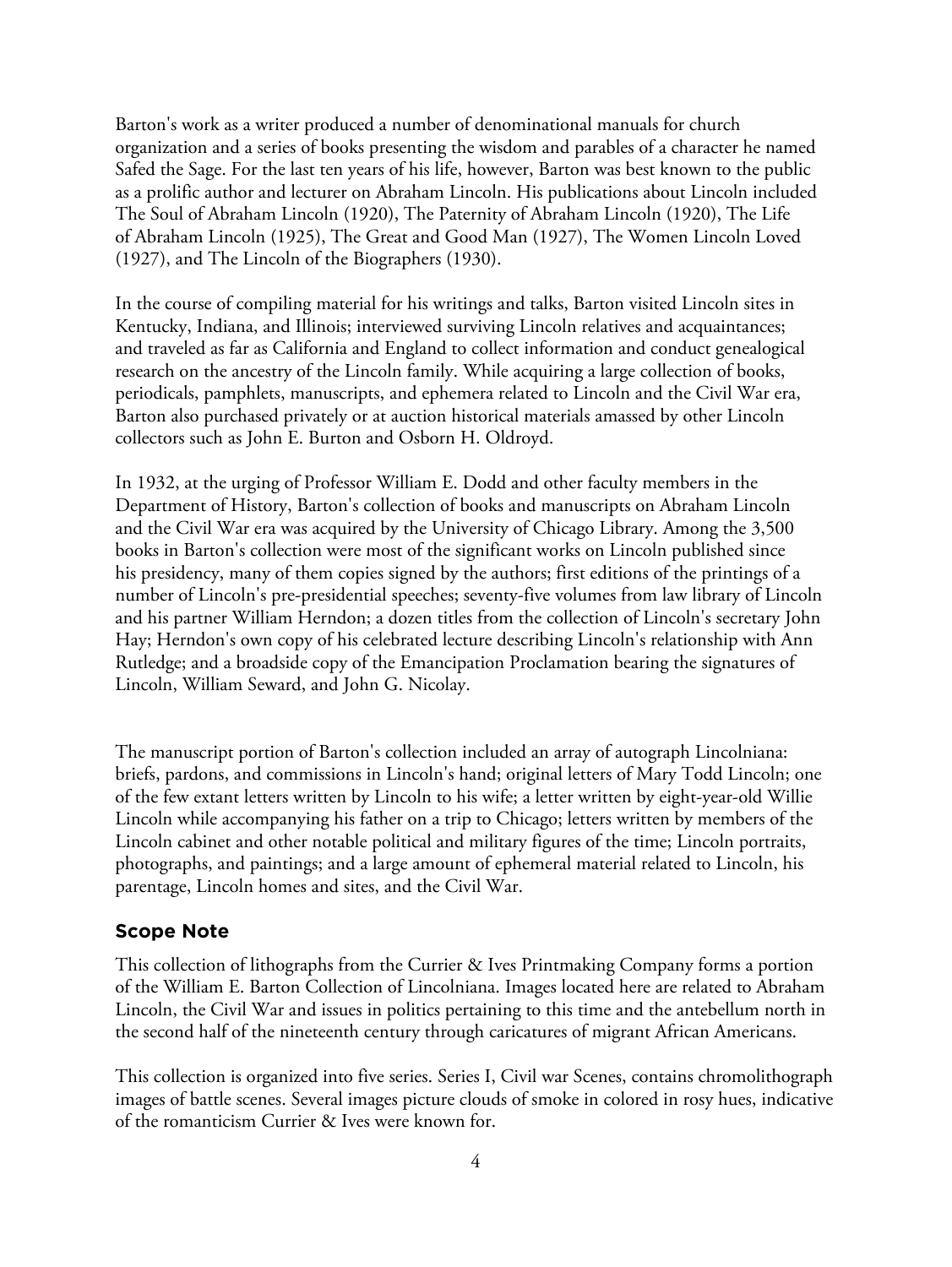Series II, Political Cartoons, contains cartoons from the time around the closing of the war. A vast majority of the subject matter addressed in these was the battle of obtaining the presidency in the 1860 election. Lincoln was elected over his three running mates: John bell, John Breckinridge, and Stephen A. Douglas. The campaigner's party platforms also appear as subjects in the cartoons.

Series III, Lincoln, consists of portraits and images pertaining to Lincoln's life, campaigns, his assassination, and dedicative memorials. Along with individual bust and full body portraits are also images of Lincoln pictured with his family.

Series IV, Portraits and Miscellaneous, contains portrait images of presidents, soldiers, and statesmen, depicted individually as well as in groups. Among the images of statesmen and soldiers are portrait prints of General Grant on horseback and also images of him with his family.

Series V, Caricatures, consists of chromolithograph prints from the Currier & Ives "Darktown" series. These chromos portray African Americans living in a segregated community. They are showcased portraying an array of negative stereotypes and are pictured attempting to resolve mishaps such as house fires.

Currier & Ives was based in New York City from 1857-1907. The company had been in business since 1834 under different operating names; however, all prints known to have come from this particular company are referred to as Currier & Ives prints. The press produced prints intended for sale to the general public for display in homes and workplaces. The images provided a historical depiction of America's development from an agricultural to an industrialized society.

Instructions for Use of Collection:

The original description for instructions to accessing this collection was maintained during the 2008 reorganization. The instructions below relate the materials in this collection to the reference aids of Jane Cooper Bland (Currier & Ives, A Manual for Collectors. Garden City, N.Y., Doubleday, Doran & Co. 1931) and Frederic A, Conningham (Currier & Ives Prints: An Illustrated Check List, (updated by Colin Simkin), N.Y. Crown Publishers, 1970.) This system has been kept here to aid the researcher utilizing the collection.

Arrangement follows the classification schedule given in Bland, pp. 297-348. Exceptions are noted and cross-references are given. Entry follows the form given in Conningham.

 $B# = B$ land number

 $C# =$  Conningham number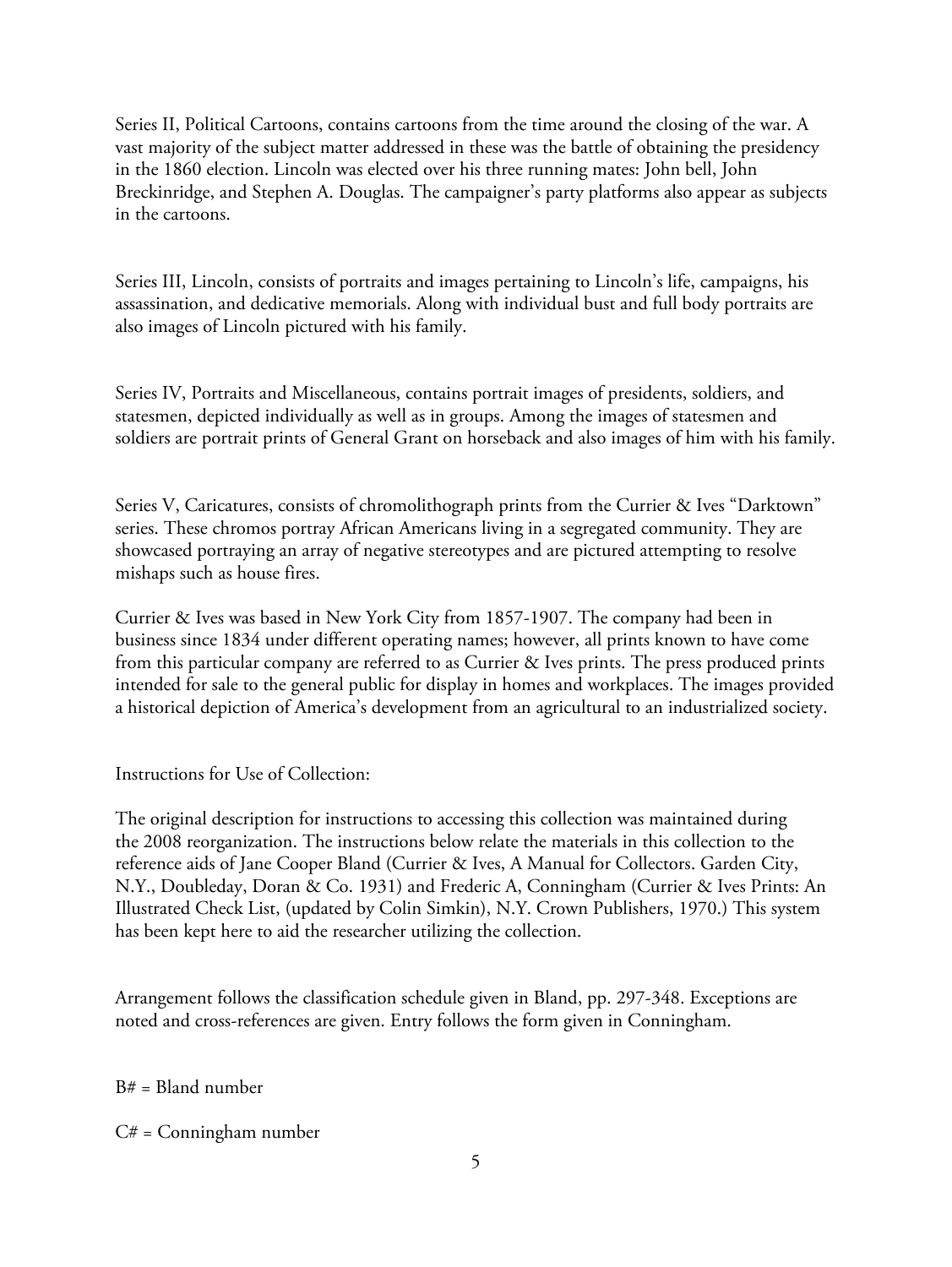# **Related Resources**

The following related resources are located in the Department of Special Collections:

http://www.lib.uchicago.edu/e/spcl/

# **Subject Headings**

- Barton, William Eleazar, 1861-1930
- Lincoln, Abraham, 1809-1865
- Currier & Ives
- Collectors and collecting -- United States
- Lithography, American

# **INVENTORY**

# **Series I: Civil War Scenes**

Battle scenes from the Civil War are the central focus of the lithographs housed in this series. They include but are by no means limited to The Battles of Gettysburg, Williamsburg, and the Fall of Richmond, Virginia. All the lithographs are excellently preserved and in color; chromolithographed.

# **Box 1**

## **Folder 1**

The Soldier's Memorial, Third Regiment, Company B, Delaware Volunteers, (Portraits of Washington, Lincoln, McClellan, and Scott), 18.5 x 14.25 in., color, B #42a, C #5602, 1862

# **Box 1**

# **Folder 2**

The Soldier's Memorial, In Memory of, (Tombstone right, woman at left, marching soldiers in rear, top corners round.), 15.0 x 11.5 in., color, B #69a, C #5600, 1863

# **Box 1**

# **Folder 3**

Battle of Antietam, Md., Sept. 17th, 1862, (2 additional lines), 8.25 x 12.75 in., color, B #811, C #384, undated

# **Box 1**

# **Folder 4**

Death of Col. Edward D. Baker, At battle of Balls Bluff, near Leesburg, Va., Oct. 21st, 1861, 8.5 x 12.5 in., color, B #815, C #1475, 1861

# **Box 1**

# **Folder 5**

The Battle at Cedar Mountain, Aug. 9th, 1862, Between the Corps d'Armee of General Banks, constituting a part of the army of Virginia, under General Pope and a vastly superior number of the rebels under Elwell and Stonewall Jackson, etc. 2 lines, 9.0 x 11.75 in., color, B #823, C #380, undated

#### **Box 1**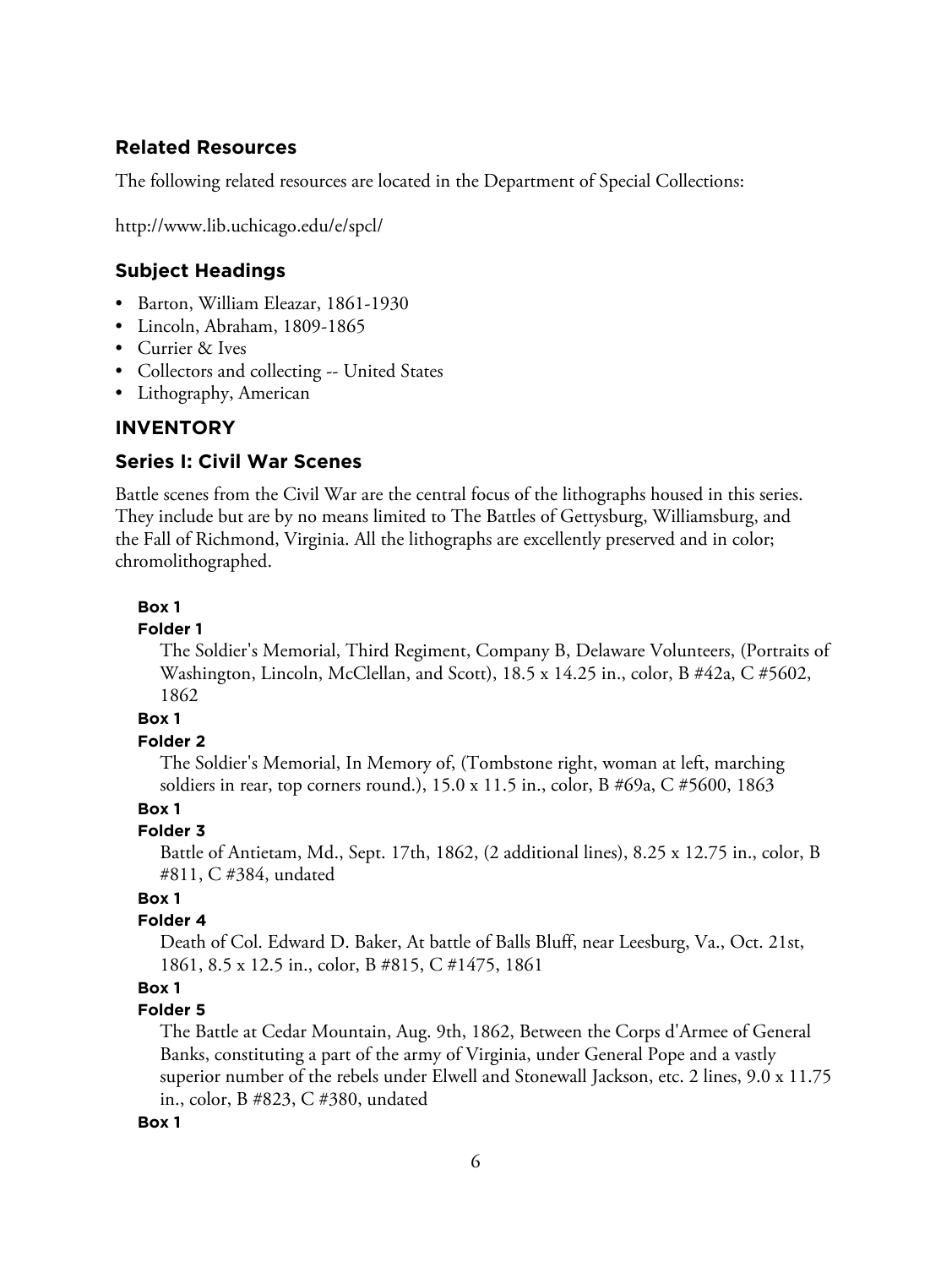#### **Folder 6**

Battle of Coal Harbor, Va., June 1st, 1864, 3 additional lines, 8.0 x 12.5 in., color, B #830, C #400, undated

# **Box 1**

#### **Folder 7**

General Meagher at the battle of Fair Oaks, Va., June 1st, 1862 / 3 additional lines, 8.25 x 12.5 in., color, B #835, C #2289, 1862

# **Box 1**

# **Folder 8**

The Battle at Five Forks, Va., April 1st, 1865, 3 additional lines, 8.25 x 12.5 in., color, B #838, C #382, undated

## **Box 1**

# **Folder 9**

Bombardment and Capture of Fredericksburg, Va. Dec. 11th, 1862: By the army of the Potomac under General Burnside, 3 additional lines, 8.0 x 12.75 in., color, B #839, C #592, undated

# **Box 1**

#### **Folder 10**

Battle of Fredericksburg, Va., Dec. 13th, 1862, 4 additional lines, 8.0 x 12.75 in., color, B #840, C #405, 1862

#### **Box 1**

## **Folder 11**

The Battle of Gettysburg, Pa., July 3rd, 1863, 4 additional lines, 8.0 x 12.5 in., color, B #844, C #407, undated

#### **Box 1**

#### **Folder 12**

Major General George G. Meade, At the Battle of Gettysburg, July 3rd, 1863, (On horseback, to right, sword upraised, top corners slightly round.), 11.5 x 9.0 in., color, B #845, C #3911, 1863

# **Box 1**

#### **Folder 13**

General Franz Sigel : At the Battle of Pea-Ridge, Ark. March 8th, 1862, (upright, on horseback, 2 Union soldiers on ground), 11.5 x 8.5 in., color, B #865, C #2255, 1862

# **Box 1**

# **Folder 14**

The Fall of Richmond, Va.: On the night of April 2nd, 1865, (3 additional lines), #8601, 8.0 x 12.25 in., color, B #872, C #1822 or 1823 (?), 1865

## **Box 1**

## **Folder 15**

The Battle of Sharpsburg, Md., Sept. 16th, 1862, , U.S. troops under McClellan, against troops commanded by General Lee, Stonewall Jackson, Hill and Longstreet, 3 lines description, 8.25 x 11.75 in., color, B #875, C #429, undated

# **Box 1**

#### **Folder 16**

The Battle of Spotsylvania, Va., May 12th, 1864, The, 3 additional lines, 8.0 x 12.75 in., color, B #879, C #430, undated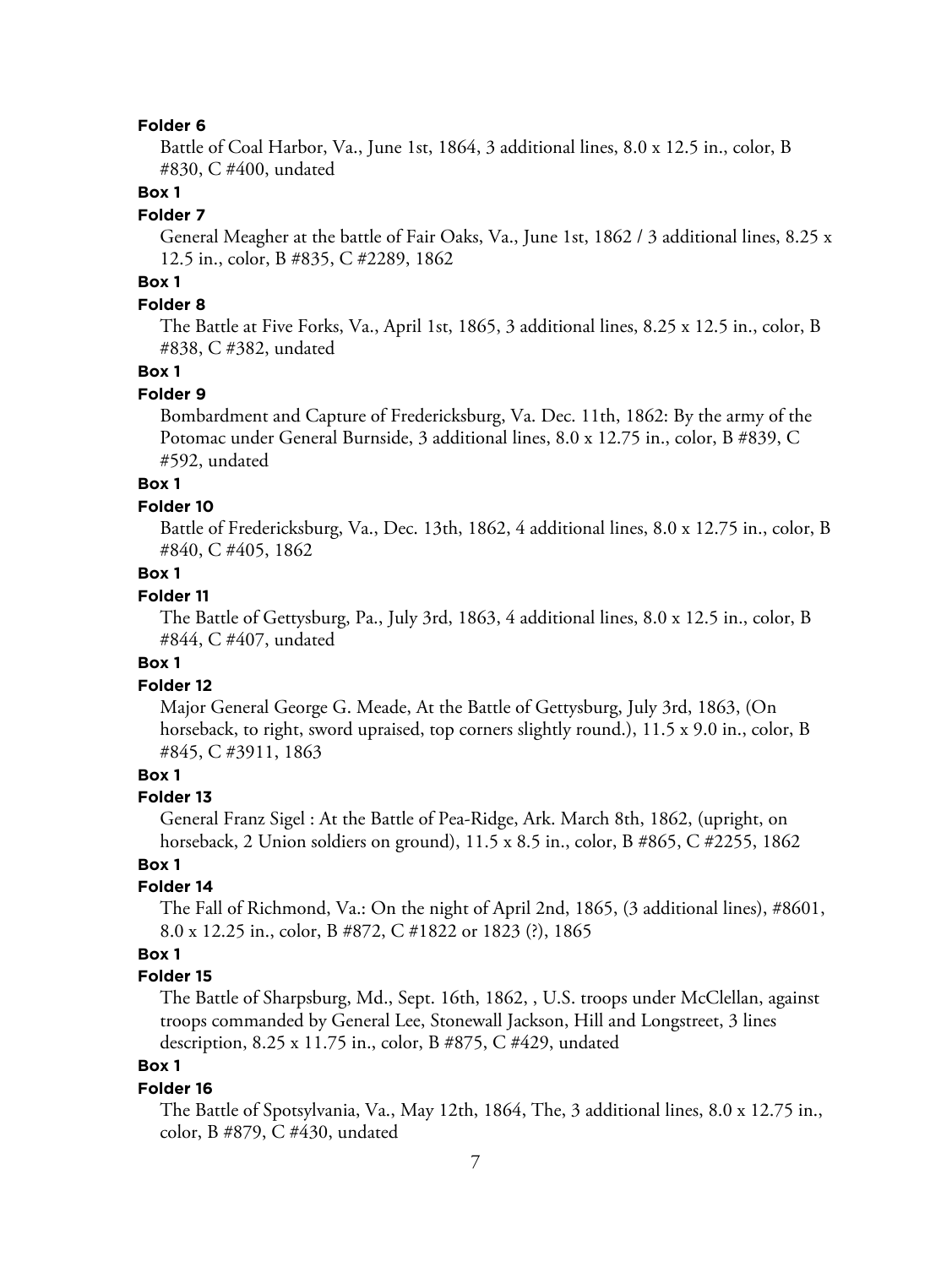## **Folder 17**

Glorious Charge of Hancock's Division (2nd) of the Army of the Potomac, At the battle near Spotsylvania Court House, Va., May 12th, 1864, #846, 8.0 x 12.5 in., color, B #880, C #2388, undated

# **Box 1**

## **Folder 18**

Battle of Williamsburg, Va., May 5th, 1862, Victorious charge of the gallant soldiers of the north and east, under General McClellan, the invincible leader of the Army of the Potomac, 8.75 x 12.0 in., color, B #890, C #438, undated

**Box 1**

#### **Folder 19**

Soldier Boy, The, "Off Duty," #721, (Full length, camp scene in background, slightly rounded corners.), 12.0 x 8.0 in., color, B #908, C #5588, 1864

# **Box 1**

# **Folder 20**

Unknown battle scene, 8.0 x 2.25 in., color, trimmed, undated

# **Series II: Political Cartoons**

The subject matter of political cartoons housed in this series center on the attempts to "overthrow" President Lincoln, ousting him from the White House. His opponents in the 1860 election were Stephen A. Douglas, John Bell, and John Breckinridge. Please note in addition to the political cartoons housed in this series, Series IV contains political banners of the Radical Democracy (1864) and Republican (1856) parties; also, a Union banner for the 1864 election is located in Series III.

## **Box 2**

# **Folder 1**

Abraham's Dream, "Coming events cast their shadows before," (Lincoln dreaming he is being driven from White House by "Columbia" while George B. McClellan enters. Vignette), 10.75 x 15.25 in., black & white, B #1611, C #29, 1864

# **Box 2**

## **Folder 2**

Caving In, or a Rebel "Deeply Humiliated," Ben Day, Del., on stone. (Lincoln and Jeff Davis boxing, spectators are various European powers. John Bull fears Lincoln will take him on next. Blows are marked on the opponents' faces as battles lost by each. Vignette.),9.5 x 12.0 in., black & white, B #1620, C #870, undated

# **Box 2**

# **Folder 3**

The Great Match at Baltimore, Between the "Illinois Bantam" and the "Old Cock" of the White House, Buchanan, beaten by Douglas "Illinois Bantam" another cock "Breckinridge" being readied in background (Vignette), 10.5 x 13.5 in., black & white, 2 copies, B #1641, C #2627, 1860

#### **Box 2**

#### **Folder 4**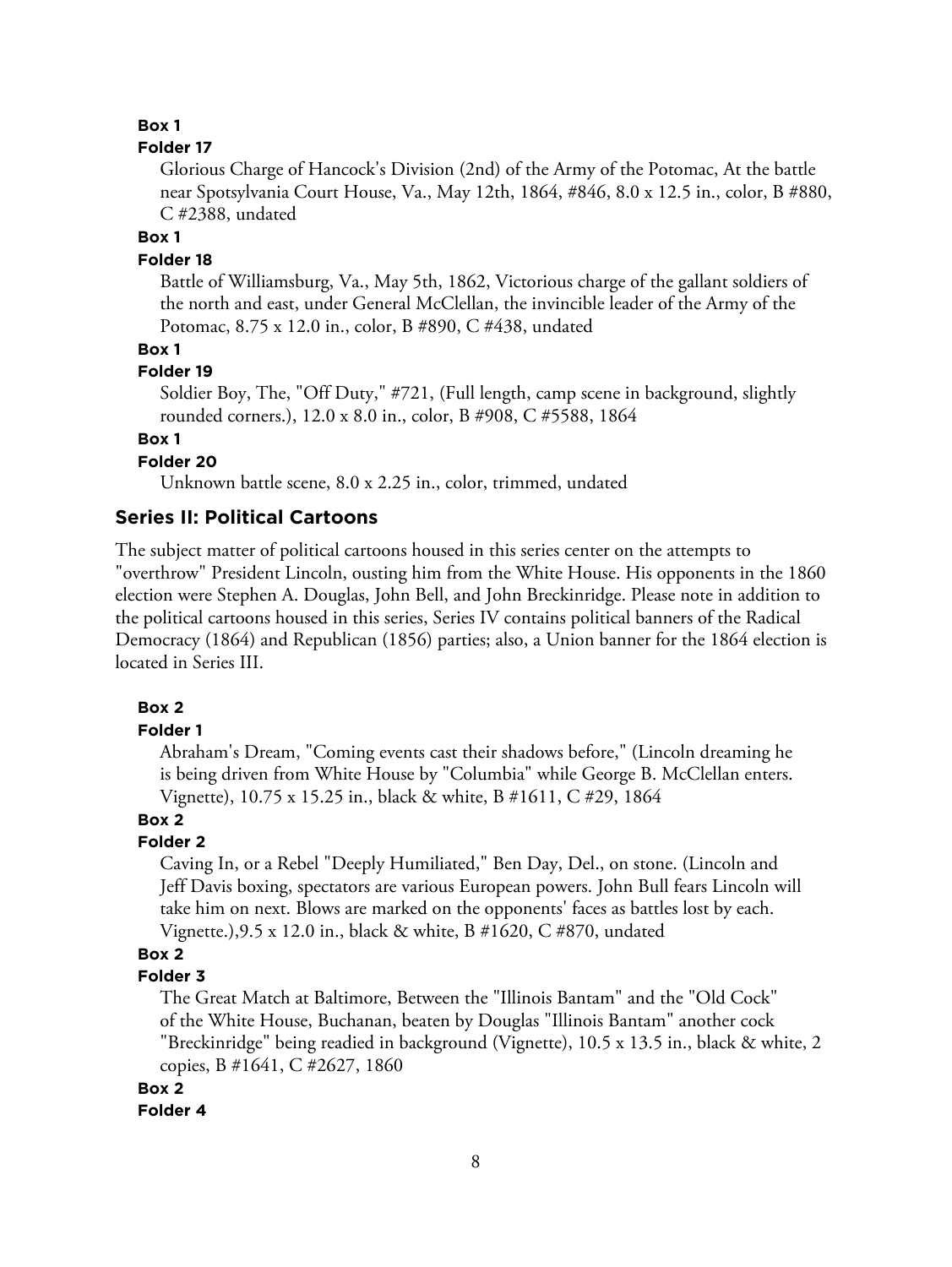Honest Abe Taking Them on the Half Shell, (Lincoln holding oyster shells in each hand, 1 containing Douglas, the other Breckinridge -- vignette.),  $11.0 \times 15.0$  in., black & white, 2 copies, B #1646, C #2887, undated

# **Box 2**

#### **Folder 5**

The Impending Crisis, or Caught in the Act, (Policeman with club marked "New York Daily Times" about to arrest Greeley with copy of "The Tribune" in his pocket. Another man with "The Courier & Enquirer" under his arm urging arrest. Another man in the water holding "Greeley's Letter" in his hand. Vignette.), 9.75 x 15.0 in., black & white, B #1649, C #3033, 1860

## **Box 2**

#### **Folder 6**

The Irrepressible Conflict. (Group of 10 in sinking lifeboat. Black man wearing "Discord's Patent Life preserver," Lincoln at helm. Greeley throwing man overboard (Seward), Jeff Davis on shore.), 10.25 x 16.0 in., black & white, B #1650, C #3134, 1860

#### **Box 2**

# **Folder 7**

Jeff's Last Shift, (Davis dressed as a woman. Soldier lifting skirt, vignette.), 9.25 x 13.0 in., black & white, B #1653, C #3194, 1865

# **Box 2**

# **Folder 8**

The Last Ditch of the Chivalry, or a President in Petticoats, (Jefferson Davis, disguised as a woman, chased by Union soldiers -- vignette), 10.5 x 13.5 in., black & white, B #1654, C #3444, undated

#### **Box 2**

#### **Folder 9**

Letting the Cat Out of the Bag, (Vignette, political cartoon showing Greeley, Lincoln and the editor of the New York Times, while Sumner lets a vicious cat out of the Republican bag.), 8.5 x 14.75 in., black & white, 2 copies, B #1656, C #3479, undated

# **Box 2**

#### **Folder 10**

The National Game, Three "Outs" and one "Run," Abraham Winning the Ball, (Left to right, Bell with bat marked "Fusion"; Douglas with bat marked, "Intervention"; Breckinridge with bat marked "Slavery Extension"; Lincoln with rail for bat marked "Equal Rights and Free Territory." Vignette.), 10.0 x 12.75 in., black & white, B #1660a, C #4388, 1860

## **Box 2**

#### **Folder 11**

" The Nigger" in the Woodpile, (Young America, Horace Greeley, and Lincoln seated on a woodpile marked "Republican Platform" under which sits a black slave. Vignette.), 9.25 x 14.0 in., black & white, B #1664, C #4464, 1860

## **Box 2**

# **Folder 12**

The Old Bull Dog on the Right Track, McClellan, Lincoln, Lee, Davis, Beauregard, Grant (Vignette, political cartoon),  $8.5 \times 15.75$  in., 2 copies, black & white, B #1665, C #4551, 1864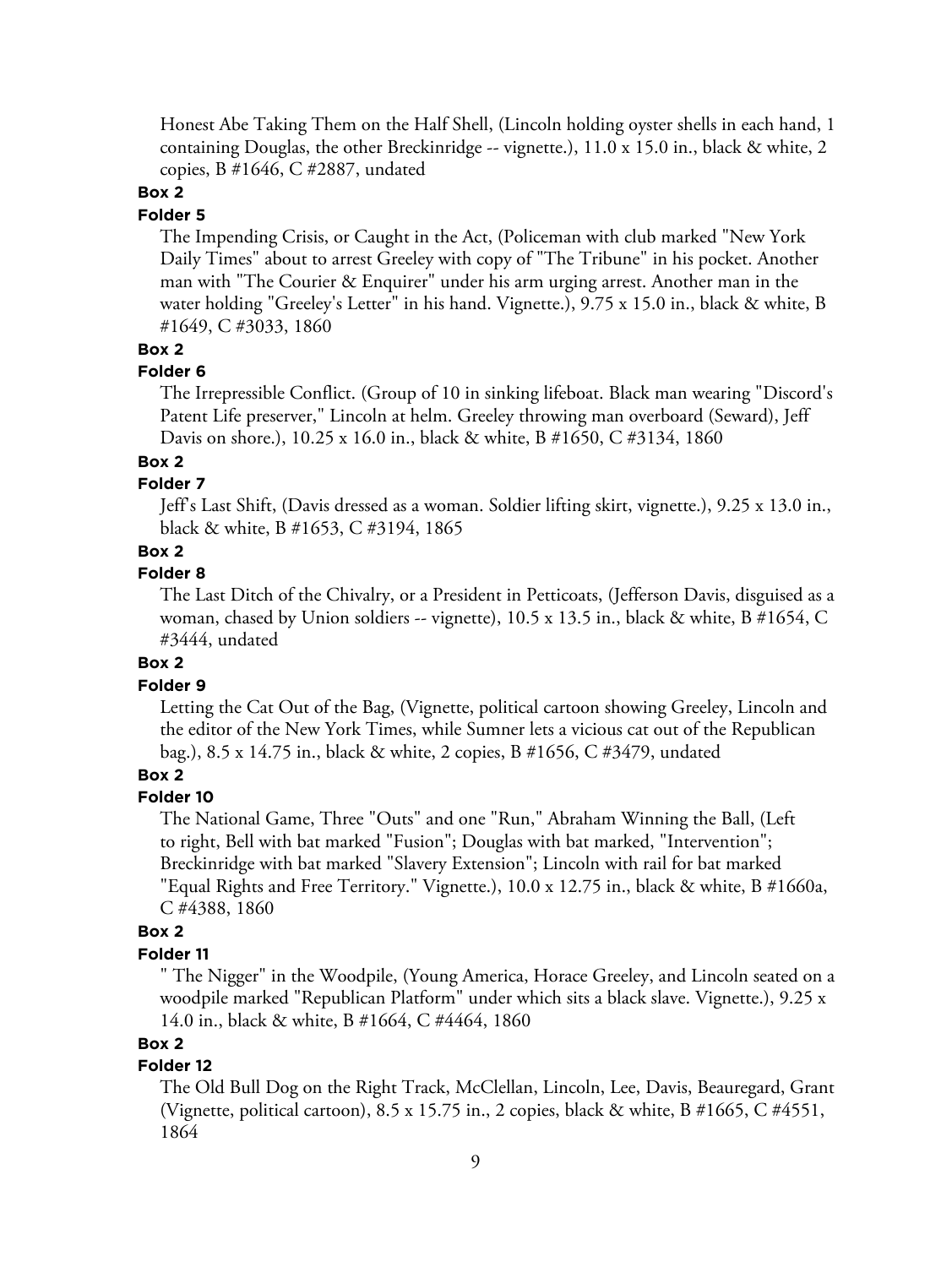## **Folder 13**

Political "Blondins" Crossing Salt River, (Shows Lincoln, Douglas, Buchanan, Breckinridge, Bell Everett, and Greeley. Vignette.), 10.75 x 16.5 in., black & white, 2 copies, B #1669, C #4820, 1860

# **Box 2**

# **Folder 14**

Political Gymnasium, The, (Presidential candidates in gymnasium. Everett supporting Bell, seated on dumbbell; Greeley on horizontal bar marked "nom. for Governor"; Lincoln on rail marked "President", Douglas and Breckinridge boxing. Vignette.), 10.75 x 16.5 in., black & white, B #1670, C #4823, 1860

# **Box 2**

# **Folder 15**

Progressive Democracy -- Prospect of a Smash Up, (Cart marked "Democratic Platform" with team and driver at each end and each team pulling in opposite direction. A squatter sovereign driving Douglas and Johnson to left, while "Old Buck" Buchanan drives Breckinridge and Land to the right. The cart is halted on railroad track, while locomotive marked "Equal Rights" driven by Lincoln and Hamlin is about to run them down - vignette.), 8.5 x 17.0 in., black & white, 2 copies, B #1672, C #4960, 1860

# **Box 2**

# **Folder 16**

The Rail Candidate, (Unidentified black man and Greeley carrying a rail marked "Republican Platform" which Lincoln is straddling, vignette.), 10.0 x 14.75 in., black & white, B #1674, C #5052, 1860

## **Box 2**

## **Folder 17**

Running the "Machine," (Fessenden turning a wheel marked "Chase Patent Greenback Mill." Lincoln, Stanton, Seward, and Welles shown, vignette.), 10.0 x 13.5 in., black & white, B #1679, C #5258, 1864

## **Box 2**

#### **Folder 18**

The Smelling Committee, Logan - Williams -, Boutwell - Wilson - Weed - Butler - Thad Stevens - Bingham - Johnson, J. Cameron on stone. (Vignette, holding noses. Dark horse "Impeachment", Johnson bringing forward "Wooley Friend", labeled 30,000.), 8.5 x 14.0 in., black & white, B #1682, C #5567, 1868

# **Box 2**

## **Folder 19**

Stephen Finding "His Mother," (Columbia whipping Douglas with switch labeled "Maine Law." Uncle Sam stands alongside.), 9.75 x 12.0 in., black & white, B #1685, C #5813, 1860

## **Box 2**

#### **Folder 20**

Storming the Castle, "Old Abe" on guard, (Lincoln, Bell, Douglas. Buchanan trying to help Breckinridge climb in the window of the White House. Douglas trying to unlock door with keys marked "Regular Nom., Non-intervention, Nebraska Bill." Lincoln with lantern and rail.), 10.75 x 16.0 in., black & white, 2 copies, B #1686, C #5828, 1860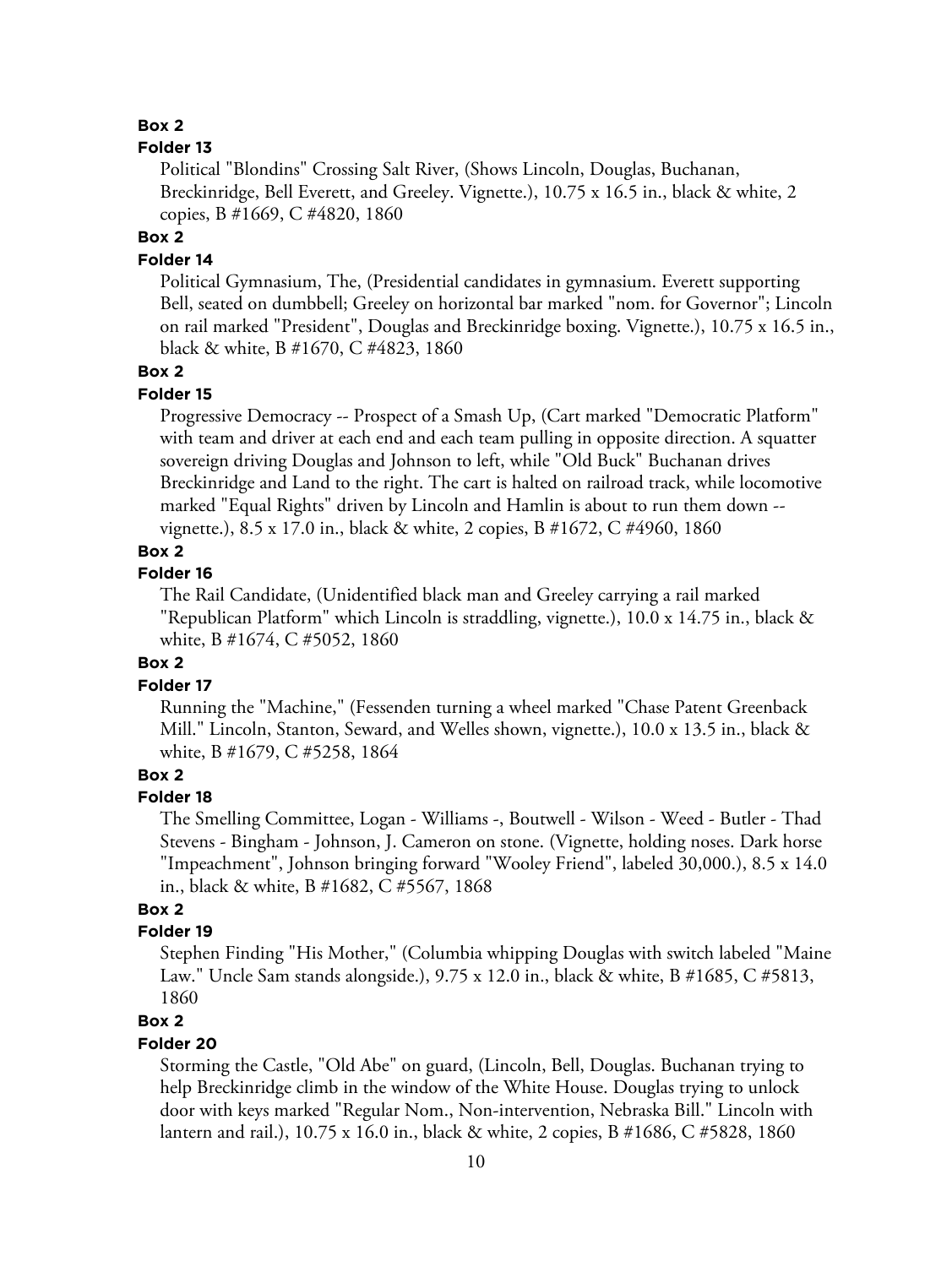#### **Folder 21**

"Taking the Stump" or Stephen in search of his Mother, Bell - Governor Wise of Virginia - Douglas with peg leg - Buchanan - Breckinridge - Lincoln. (Vignette), 9.25 x 16.0 in., black & white, 2 copies, B #1687, C #5962, 1860

## **Box 2**

# **Folder 22**

"Uncle Sam" Making new Arrangements, (Uncle Sam standing on steps of White House, holding a "Wanted" sign; in other hand a bill reading "This is to certify that I have hired A. Lincoln for 4 years from March 1st, 1861, Lincoln with satchel and axe. Buchanan seen about to leave with bag marked "Dirty Linen." Bell, Breckinridge, and Douglas applying for the position. Vignette.), 10.75 x 15.0 in., black & white, B #1690, C #6279, 1860

# **Box 2**

## **Folder 23**

"Your Plan and Mine," (Vignette, political portraits of McClellan, Jeff, Lincoln.), 8.75 x 14.5 in., black & white, B #1693, C #6873, 1864

# **Series III: Lincoln**

Lithographs housed in this series focus on Lincoln's life, death, and memorials in dedication to him. Along with individual bust and full body portraits, there are also images of Lincoln pictured with his family. In regards to his death, images of his family and state officials surrounding his death bed and representations of his tomb in Springfield, Illinois are located here.

#### **Box 3**

#### **Folder 1**

Grand National Union Banner for 1864 , Liberty, Union and Victory, Portraits of Abraham Lincoln and Andrew Johnson, 12.0 x 8.75 in., color, B #1599, C #2510, 1864

# **Box 3**

## **Folder 2**

General Grant at The Tomb of Abraham Lincoln, Oak Ridge Cemetery, Springfield, Illinois, 8.0 x 12.5 in., black & white, B #1810, C #2274, 1868

# **Box 3**

# **Folder 3**

Abraham Lincoln, Sixteenth President of the United States, #720, Bearded, seated, book in left hand. Red curtain.), 11.5 x 8.5 in., color, B #1872, C #20, 1861

# **Box 3**

# **Folder 4**

Abraham Lincoln, Sixteenth President of the United States, #207 (or #205?) (Bust portrait, slightly to right, bearded, facsimile signature. Vignette.), 11.75 x 9.5 in., color, B #1873a (?), C #16, undated

# **Box 3**

# **Folder 5**

Abraham Lincoln, Sixteenth President of the United States, (Vignette, 3/4 length standing, left hand on book, bearded, slightly to right, 12.0 x 8.75 in., color: 1 copy, black & white: 1 copy, trimmed, B #1874, C #14, undated

#### **Box 3**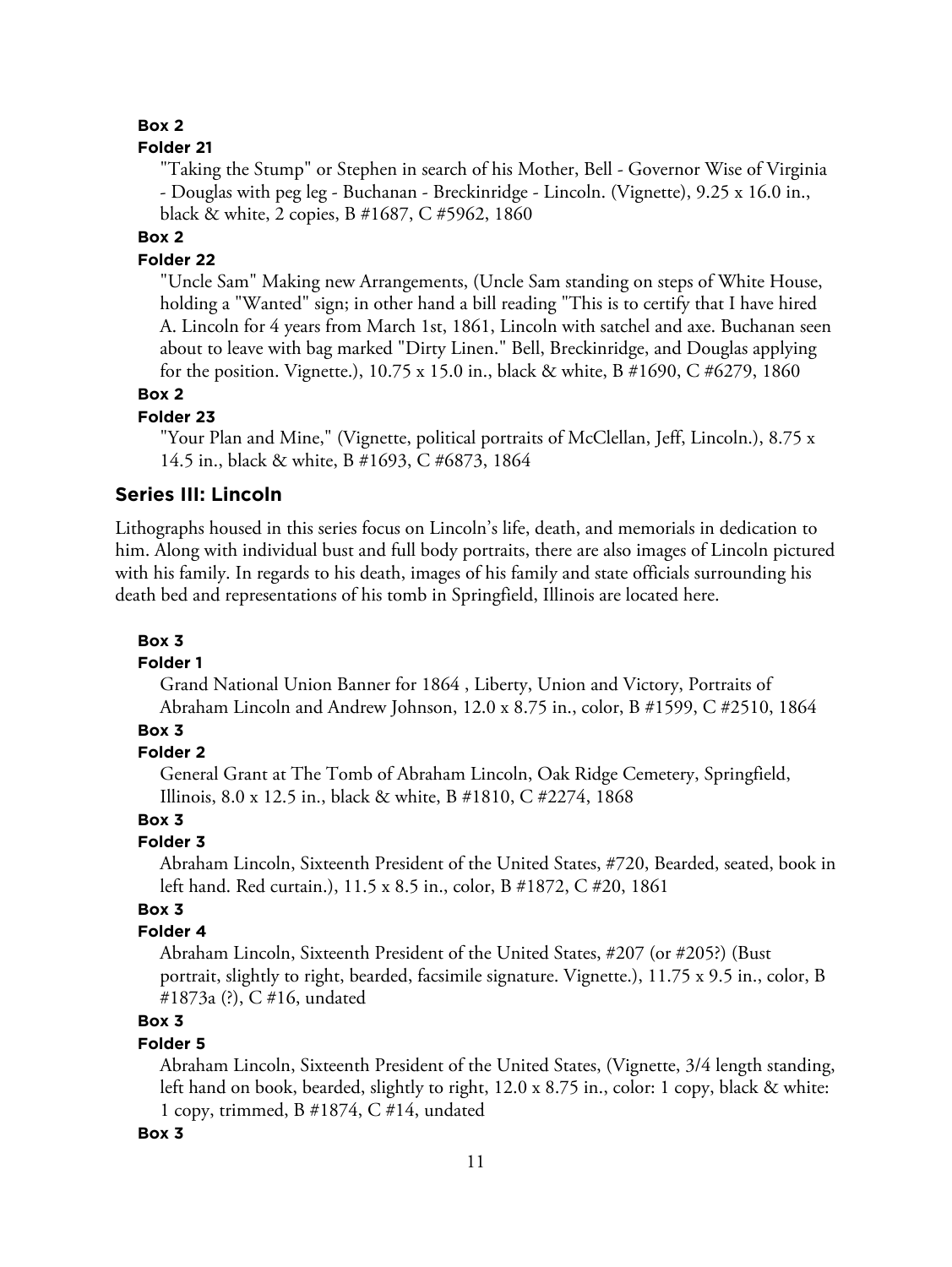## **Folder 6**

Abraham Lincoln, The Nation's Martyr, Assassinated April 14th, 1865, (Bust slightly to right, beard, upright.), 10.0 x 9.75 in., black & white, B #1879, C #26, undated

# **Box 3**

#### **Folder 7**

The Lincoln Family, (1 line of keys), 8.0 x 12.5 in., black & white, B #1881a, C #3547, 1867

# **Box 3**

# **Folder 8**

President Lincoln at Home, Reading the Scriptures to his wife and son, (upright), 12.75 x 10.0 in. black & white, B #1885, C #4883, 1865

## **Box 3**

# **Folder 9**

President Lincoln and Secretary Seward Signing, The Proclamation of Freedom, January 1st, 1863, "Upon this Act, I invoke, etc., 1 additional line. (Oval, upright), 12.75 x 10.00 in., black & white, B #1887, C #4880, 1865

# **Box 3**

## **Folder 10**

Freedom to the Slaves, Proclaimed January 1st, 1863, by Abraham Lincoln, President of the United States, #878 (?), 1 line Biblical quotation. (Full length of Lincoln, unidentified kneeling black man with broken shackles on the ground, upright), 12.0 x 8.75 in., black & white, 2 copies, B #1889, C #2137, undated

# **Box 3**

# **Folder 11**

The Assassination of President Lincoln, At Ford's Theatre, Washington, D.C., April 14th, 1865, Keyed: Maj. Rathbone, Miss Harris, Mrs. Lincoln, President, Assassin, 8.0 x 12.25 in., 3 copies: 1 in color, 2 black & white: One copy is marked "For Sale by O.H. Oldroyd & Co., 101 E. Friend St. Columbus, O., B #1890, C #291, 1865

# **Box 3**

# **Folder 12**

Death of President Lincoln, At Washington, D.C., April 15th, 1865, The Nation's Martyr, 12 key names (With full-length portrait of General Halleck.), 8.75 x 13.0 in., black & white, B #1891, C #1500, 1865

# **Box 3**

# **Folder 13**

Death of President Lincoln, At Washington, D.C. April 15th, 1865, The Nation's Martyr, #875, 12 key names (Portrait of Vice-President Johnson substituted for portrait of General Halleck and other changes in composition.), 8.5 x 12.75 in., black & white, 2 copies: one copy has imprint: Pub. by Golden & Sammons, 179 Lake St. Chicago, B #1892, C #1501, 1865

# **Box 3**

#### **Folder 14**

Death Bed of the Martyr President, Abraham Lincoln Washington, Saturday Morning, April 15th, 1865. (composition like "Death of President Lincoln" with Johnson, but differs in details), 8.75 x 13.0 in., black & white, B #unlisted, C #unlisted, undated

#### **Box 3**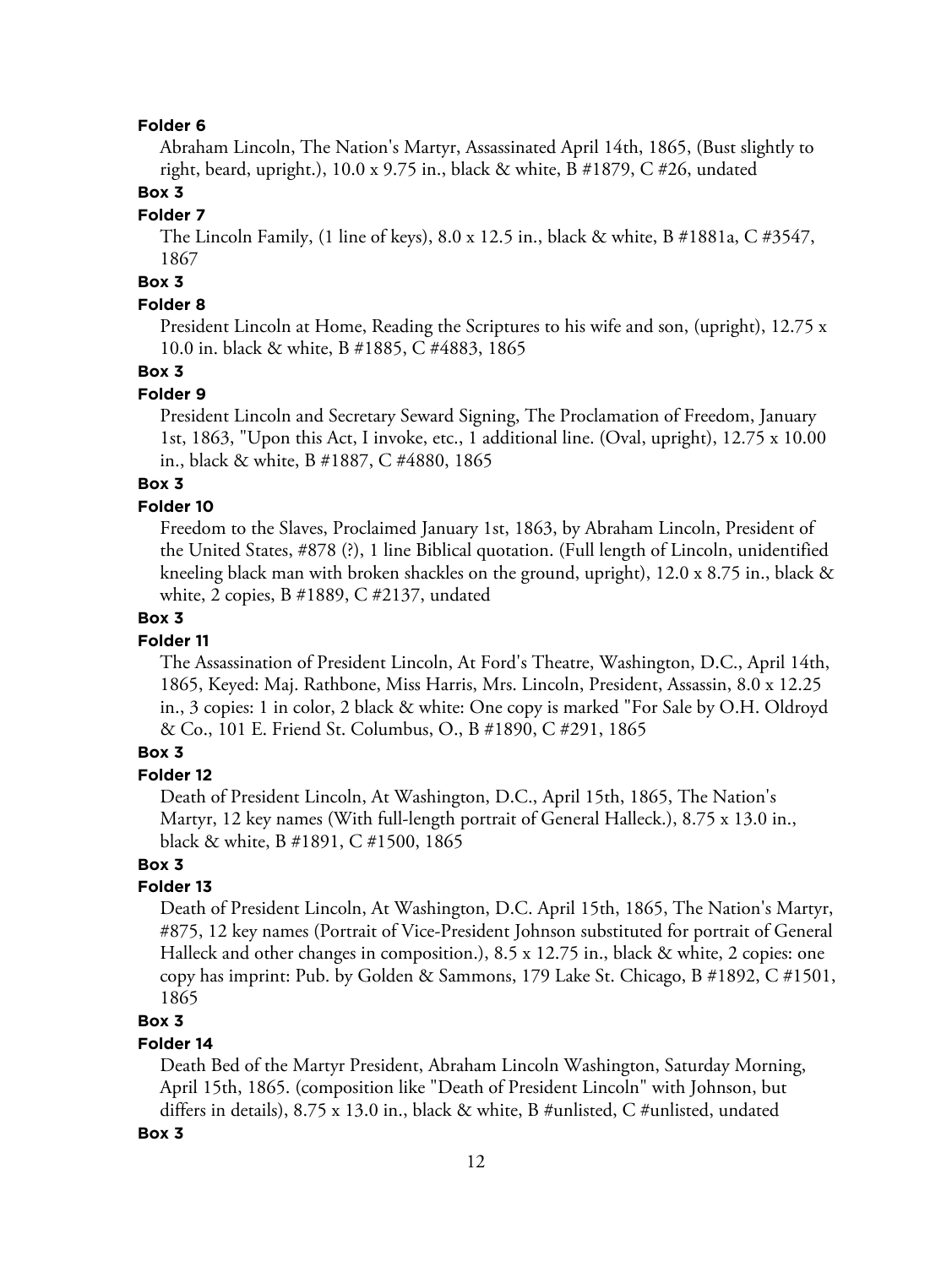## **Folder 15**

The Death Bed of the Martyr President, Abraham Lincoln, Washington, Saturday morning April 15th, 1865 at 22 minutes past 7 o'clock 13 keys (?), 11.25 x 16.25 in., black & white, B #1893, C #1471, 1865

# **Box 3**

#### **Folder 16**

Body of the Martyr President, Abraham Lincoln, Lying in State at the City Hall, N.Y., April 24th & 25th, 1865, (upright), 12.0 x 8.25 in., black & white, B #1894, C #584, 1865

# **Box 3**

## **Folder 17**

Funeral of President Lincoln, New York, April 25th, 1865, The / Passing Union Square, #877, 8.25 x 13.25 in., black & white, B #1895, C #2206, 1865

**Box 3**

## **Folder 18**

Washington and Lincoln The Father and Saviour of our country (upright, full length figures, corners slightly rounded.), 15.0 x 10.75 in., black & white, B #2059, C #6510, 1865

# **Series IV: Portraits and Miscellaneous**

Housed among these portraits and miscellaneous materials are images of presidents, soldiers, and statesmen depicted individually as well as in groups. Please note there are also two images of George Washington's tomb located here.

#### **Box 4**

#### **Folder 1**

Grand Banner of the Radical Democracy, for 1864, (Portraits of General John C. Fremont and General John Cochrane, candidates for President and Vice-President of the United States, horns of plenty, flag, eagle, etc.), 12.25 x 9.0 in., color, B #1582, C #2470, 1864

# **Box 4**

## **Folder 2**

Grand National Republican Banner, Free Labor, Free Speech, Free Territory, (John C. Fremont and Wm. L. Dayton), (N. Currier), 12.25 x 8.75 in., color, B #1594, C #2502, 1856 (See also Grand National Union Banner for 1864, Series III, folder 1)

#### **Box 4**

#### **Folder 3**

Death of Honl. Henry Clay, "My son, I am going, sit by me," #357, 1

• additional line. (upright, 3 figures shown, no keys.), (N. Currier), 11.75 x 8.5 in., color, B #1753, C #1489, 1852

# **Box 4**

# **Folder 4**

S.A. Douglas (facsimile signature ), (Vignette), 13.5 x 12.5 in., black & white, B # unlisted, C # unlisted, undated

## **Box 4**

#### **Folder 5**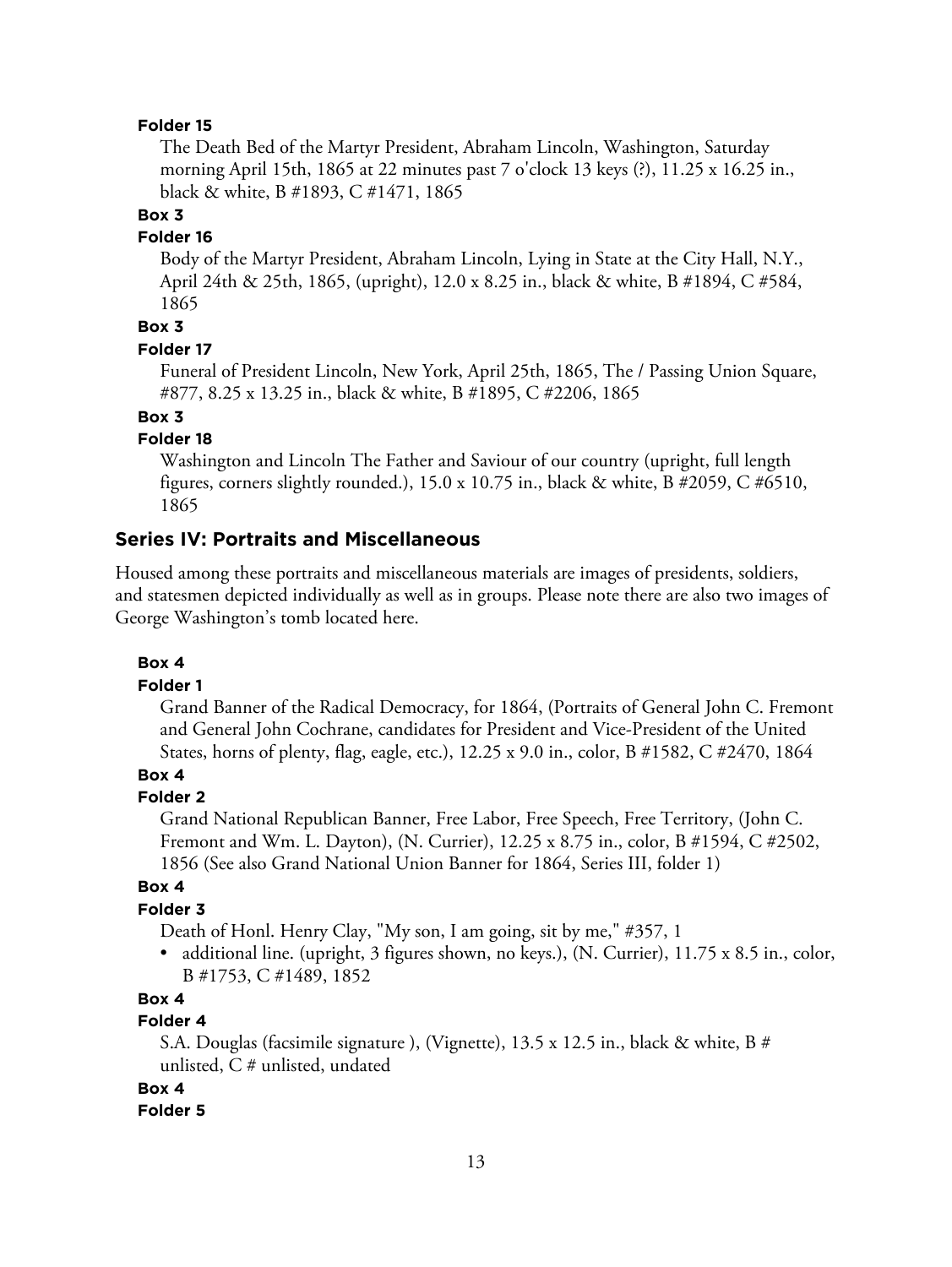Col. Elmer E. Ellsworth, 1st Regt. New York Fire Zouaves, Assassinated at the capture of Alexandria, May 24th, 1861, "He who noteth even the fall of a sparrow will have some purpose even in the fate of one like me" - Elmer, 14.75 x 11.0 in., black & white, B #1775, C #1190, undated

## **Box 4**

#### **Folder 6**

John C. Fremont, Republican Candidate for, Fifteenth President of the United States, #717, from a photograph by Brady, taken June, 1856, (Red Curtain.), (N. Currier), 11.5 x 8.5 in., color, B #1793, C #3260, undated

# **Box 4**

#### **Folder 7**

Lieut. General Ulysses S. Grant, General-in-Chief of the Armies of the United States, (Equestrian portrait, right hand extended, other changes in composition.), 11.75 x 9.0 in., color, B #1802 or 1803, C #3491, undated

# **Box 4**

# **Folder 8**

General U.S. Grant / General-in-Chief of the Armies of the United States, 11.75 x 9.25 in., black & white,  $B \#$  unlisted,  $C \#2315$ , undated (See also General Grant at the Tomb of Abraham Lincoln, Series III, folder 2)

# **Box 4**

# **Folder 9**

General Grant and Family, General Grant - Jesse Root Grant - Ulysses

• Simpson Grant - Frederick Denton Grant - Ellen Wrenshall Grant - Mrs. Grant, 8.25 x 12.5 in., black & white, 2 copies, B #1811, C #2273, 1867

## **Box 4**

# **Folder 10**

General Andrew Jackson, The Hero of New Orleans, #61, (Jackson facing left, equestrian portrait, vignette.), (N. Currier), 10.75 x 9.25 in., color, B #1837a, C #2236, undated

# **Box 4**

# **Folder 11**

Major General George B. McClellan, (Facsimile signature. Bust portrait,

• slightly to left. In uniform, vignette.),  $9.5 \times 9.0$  in., black & white, B variant of #1908 (?), C variant of #3907 (?), undated

## **Box 4**

#### **Folder 12**

The Presidents of the United States, #190 (not on this copy?) (Washington to Polk. Portrait of Washington is marked "Washington", 13 stars surrounding portrait, "Declaration" below Washington-- 11 portraits in all -- upright), (N. Currier), 12.75 x 9.0 in., color, B #1973 (?), C #4889 (?), 1844

# **Box 4**

# **Folder 13**

Major General Winfield Scott, At Vera Cruz, March 25th, 1847, #468, (Full length, harbor in background), (N. Currier), 11.5 x 8.25 in. (trimmed), color, B #1993a, C #3933, 1847

## **Box 4**

#### **Folder 14**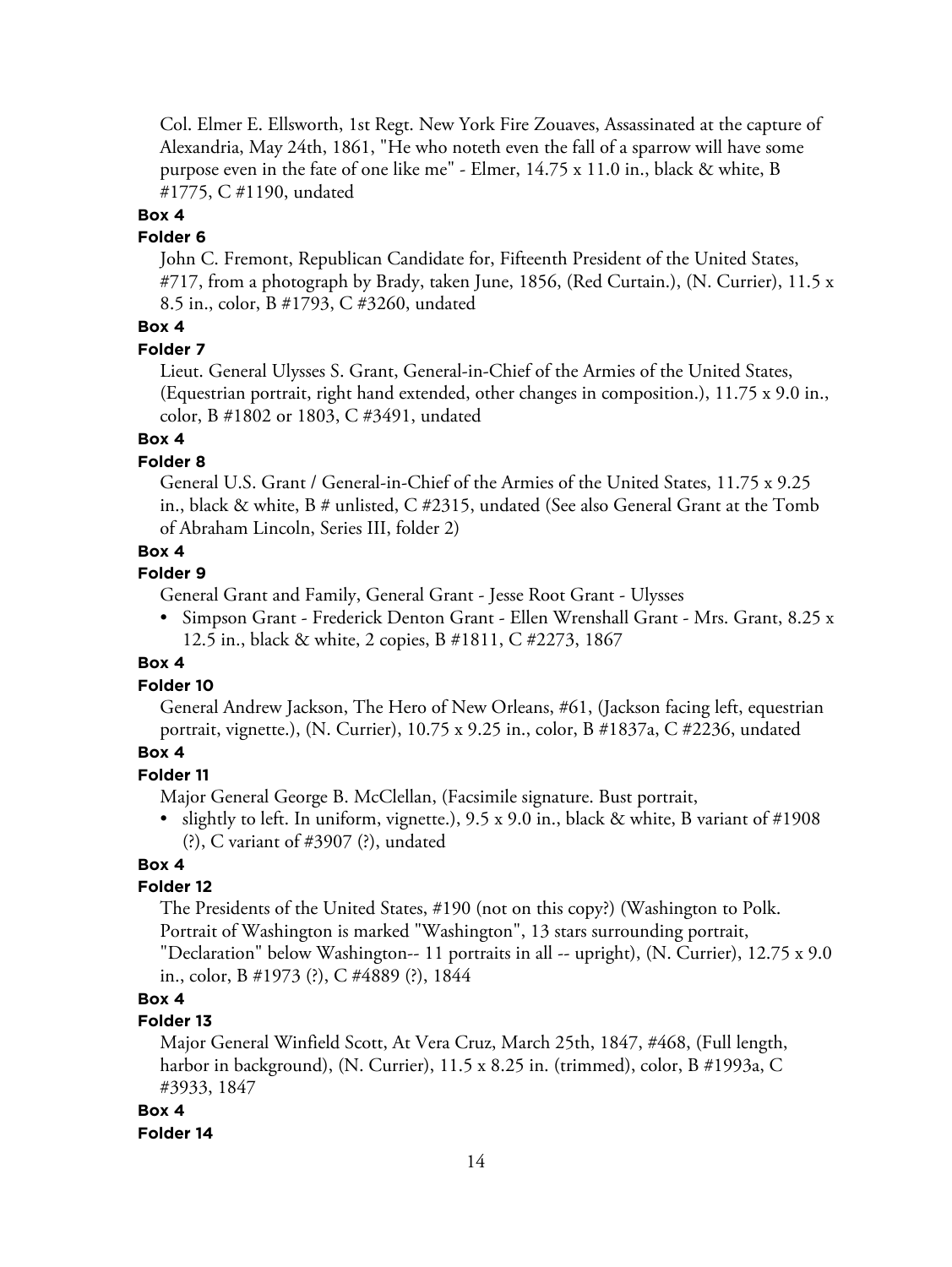Major General William T. Sherman, U.S. Army, (Vignette, facsimile signature), 11.75 x 9.5 in., black & white, B #2000, C #3932, undated

# **Box 4**

# **Folder 15**

Washington, #187, Slightly rounded corners, full length portrait, white horse, upright.), undated (N. Currier), 12.0 x 8.25 in., color, B #2042c, C #6502, undated

# **Box 4**

# **Folder 16**

The Tomb and Shade of Washington, Find the Figure of Washington

• among the trees, (Upright), 11.0 x 8.0 in., color, B #4242, C #6100, undated

# **Box 4**

#### **Folder 17**

The Tomb of Washington, Mt. Vernon, Va., 8.6 x 12.25 in., color, B #4243, C #6109, undated

# **Box 4**

# **Folder 18**

The Flight of Eliza, (N. Currier), 11.75 x 8.25 in., color, B # unlisted, C #2008, undated

# **Series V: Caricatures**

A collection of the "Darktown" series of Currier & Ives prints are housed here. African Americans during the antebellum period are pictured as caricatures, participating in satirized social activities such as yacht races, fox hunts, baseball games, and Lodge ceremonies.

#### **Box 5**

# **Folder 1**

"A Base Hit," 9.1 x 13.8, Conningham 374,

• Gale 0415, 1882

# **Box 5**

# **Folder 2**

"Champion in Danger, Golly! He's Got Dis Nigga Suah, Les Sumfin Happins," 8.7 X 14.2, Conningham 963, Gale 1056, 1882

# **Box 5**

# **Folder 3**

"Champions of the Ball Racket, At the Close of the Season," 9.1 x 13.4, Conningham 988, Gale 1071, 1885

# **Box 5**

# **Folder 4**

"Champions of the Ball Racket, On the Diamond Field," 9.8 x 14.2, Conningham, Gale 1072, 1886

# **Box 5**

# **Folder 5**

"Crossed by 'A Milk Train,'" 9.4 x 13.8, Conningham (1885) 1309, Gale 1429, 1885

# **Box 5**

## **Folder 6**

"A Dark Foreshadowing on a Flash Picture, 'Take Us Smilin' or We'll Lay Yer Out!'", 10.2 x 13.4, Conningham 1369, Gale 1494, 1890